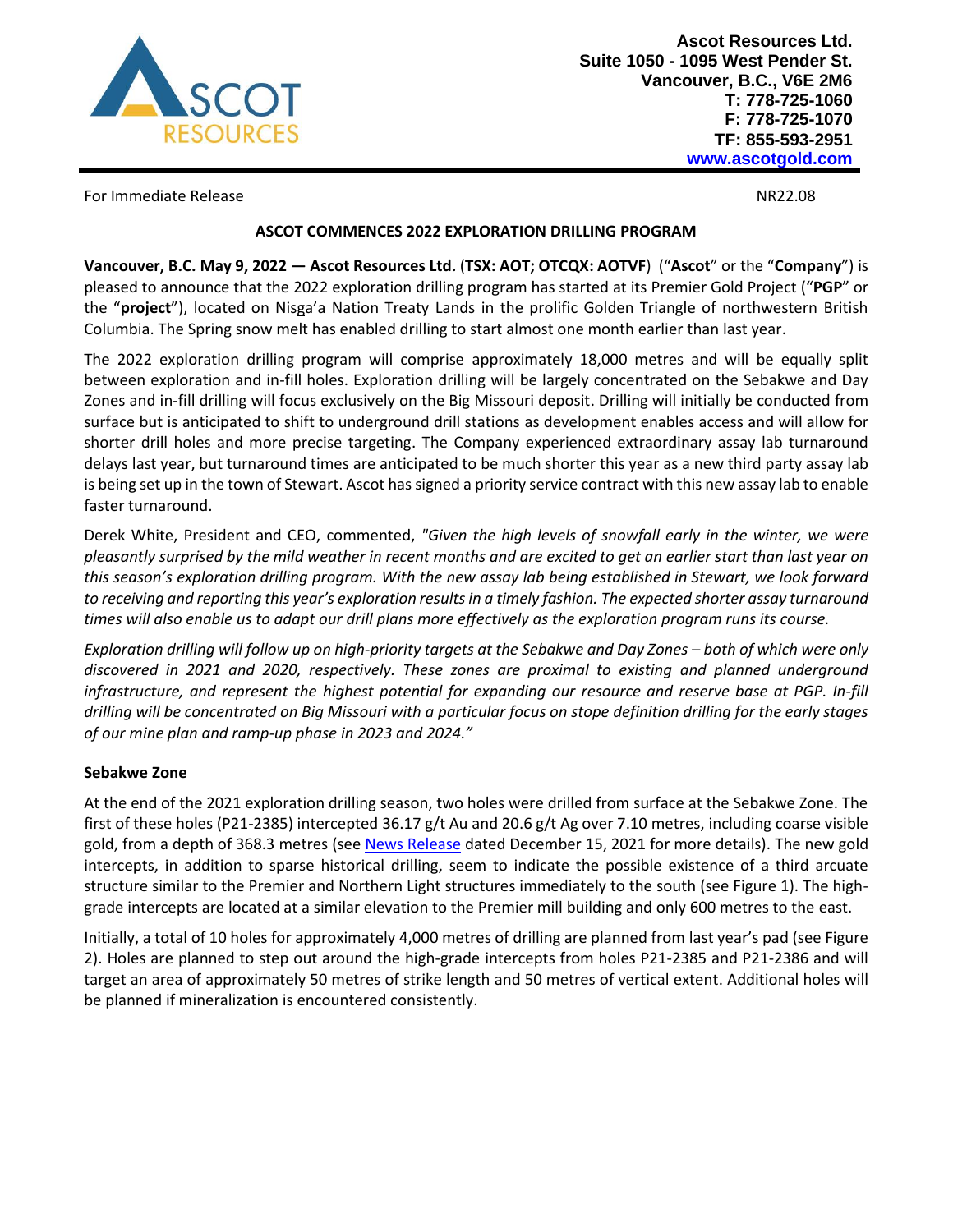**Figure 1** Sebakwe 2021 drilling overview.

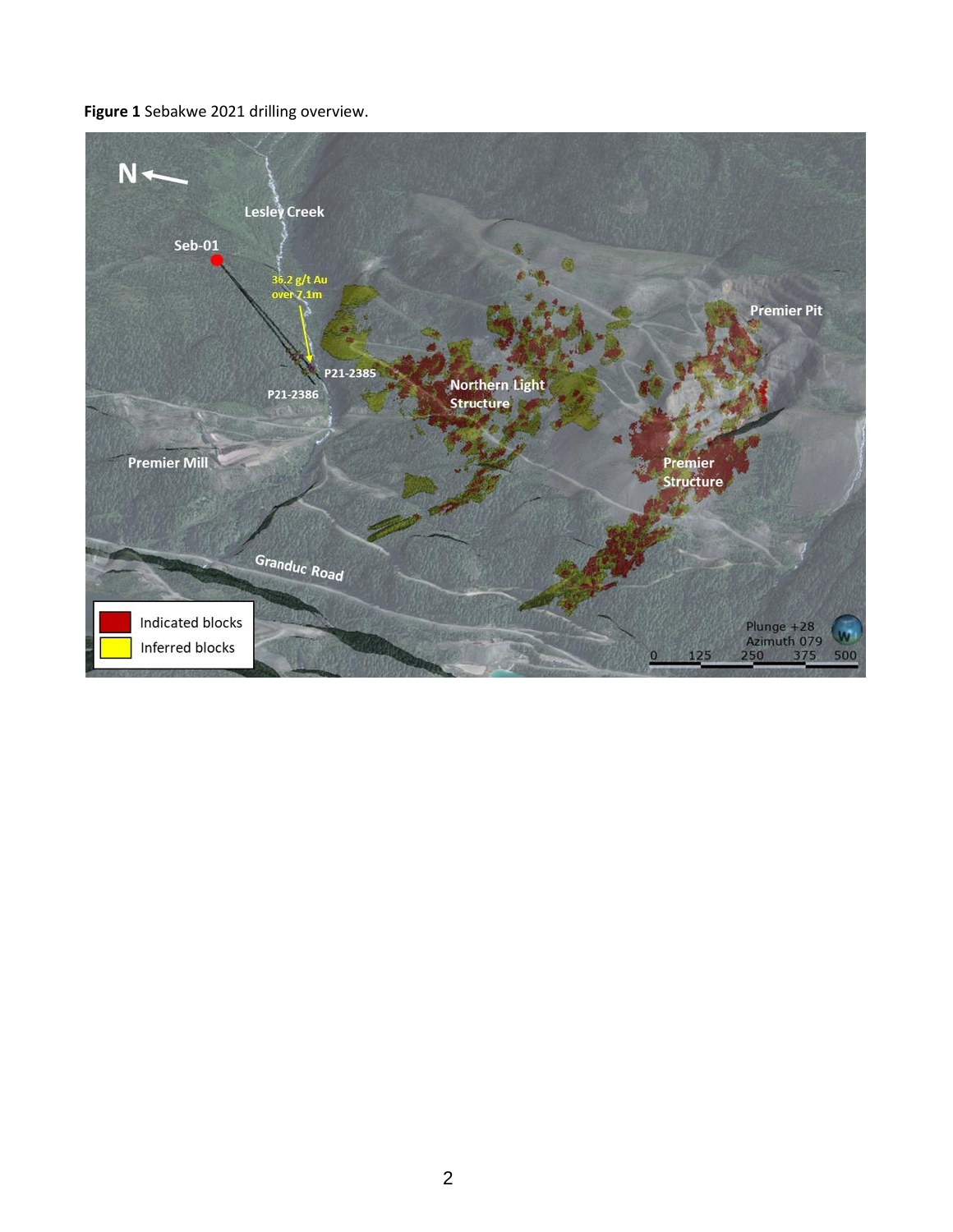**Figure 2** Sebakwe 2022 drilling plan.



### **Day Zone**

The Day Zone was expanded in the 2021 drill program (see News Releases dated [November 17, 2021](https://ascotgold.com/news-releases/2021/ascot-expands-day-zone-mineralization-400-metres-to-the-south-with-step-out-drill-hole/) and January [13, 2022](https://ascotgold.com/news-releases/2022/ascot-intercepts-more-high-grade-gold-at-the-day-zone-including-58.6-g-t-gold-over-1.9-metres-and-16.5-g-t-gold-over-5.7-metres/) for details). The first hole, P21-2331, intercepted high-grade gold mineralization 400 metres to the south of the previous year's drill holes. Another drill hole, P21-2384, intercepted 58.60 g/t Au and 24.8 g/t Ag over 1.90 metres from a depth of 35 metres in an area where Ascot is internally evaluating preliminary stope shapes for potential extraction early in the mine life at Big Missouri. With only 32 drill holes so far, Ascot has already outlined a number of high-grade areas across a known strike length of 550 metres, with mineralization open to the north and south. A total of 24 holes drilled from four surface pads comprising approximately 2,000 metres are planned at the Day Zone this year.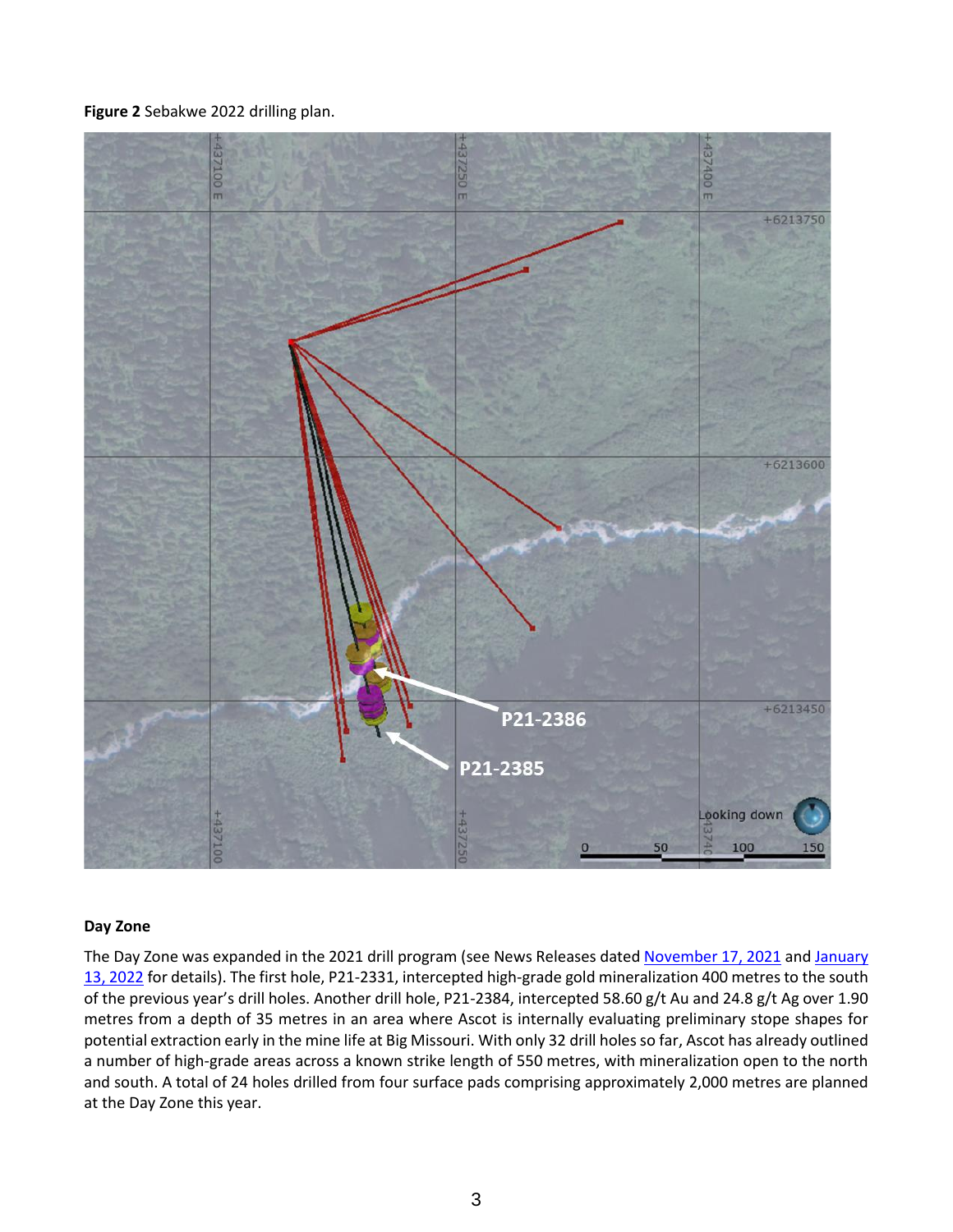## **Qualified Person**

Lawrence Tsang, P.Geo., the Company's Senior Geologist provides the field management for the PGP exploration program. John Kiernan, P.Eng., Chief Operating Officer of the Company is the Company's Qualified Person (QP) as defined by National Instrument 43-101 and has reviewed and approved the technical contents of this news release.

## **On behalf of the Board of Directors of Ascot Resources Ltd.**

*"Derek C. White"* President & CEO

### **For further information contact:**

David Stewart, P.Eng. VP, Corporate Development & Shareholder Communications [dstewart@ascotgold.com](mailto:dstewart@ascotgold.com) 778-725-1060 ext. 1024

### **About Ascot Resources Ltd.**

Ascot is a Canadian junior exploration and development company focused on re-starting the past producing Premier gold mine, located on Nisga'a Nation Treaty Lands, in British Columbia's prolific Golden Triangle. Ascot shares trade on the TSX under the ticker AOT. Concurrent with progressing the development of Premier, the Company continues to successfully explore its properties for additional high-grade underground resources. Ascot is committed to the safe and responsible development of Premier in collaboration with Nisga'a Nation as outlined in the Benefits Agreement.

For more information about the Company, please refer to the Company's profile on SEDAR at www.sedar.com or visit the Company's web site at www.ascotgold.com, or for a virtual tour visit www.vrify.com under Ascot Resources.

The TSX has not reviewed and does not accept responsibility for the adequacy or accuracy of this release.

# **Cautionary Statement Regarding Forward-Looking Information**

All statements and other information contained in this press release about anticipated future events may constitute forward-looking information under Canadian securities laws ("forward-looking statements"). Forwardlooking statements are often, but not always, identified by the use of words such as "seek", "anticipate", "believe", "plan", "estimate", "expect", "targeted", "outlook", "on track" and "intend" and statements that an event or result "may", "will", "should", "could" or "might" occur or be achieved and other similar expressions. All statements other than statements of historical fact included herein are forward-looking statements, including statements in respect of the exploration of the Company's properties and management's outlook for the remainder of 2022. These statements involve known and unknown risks, uncertainties and other factors that may cause actual results or events to differ materially from those anticipated in such forward-looking statements, including risks associated with the business of Ascot; risks related to exploration and potential development of Ascot's projects; business and economic conditions in the mining industry generally; fluctuations in commodity prices and currency exchange rates; uncertainties relating to interpretation of drill results and the geology, continuity and grade of mineral deposits; the need for cooperation of government agencies and indigenous groups in the exploration and development of properties and the issuance of required permits; the need to obtain additional financing to develop properties and uncertainty as to the availability and terms of future financing; the possibility of delay in